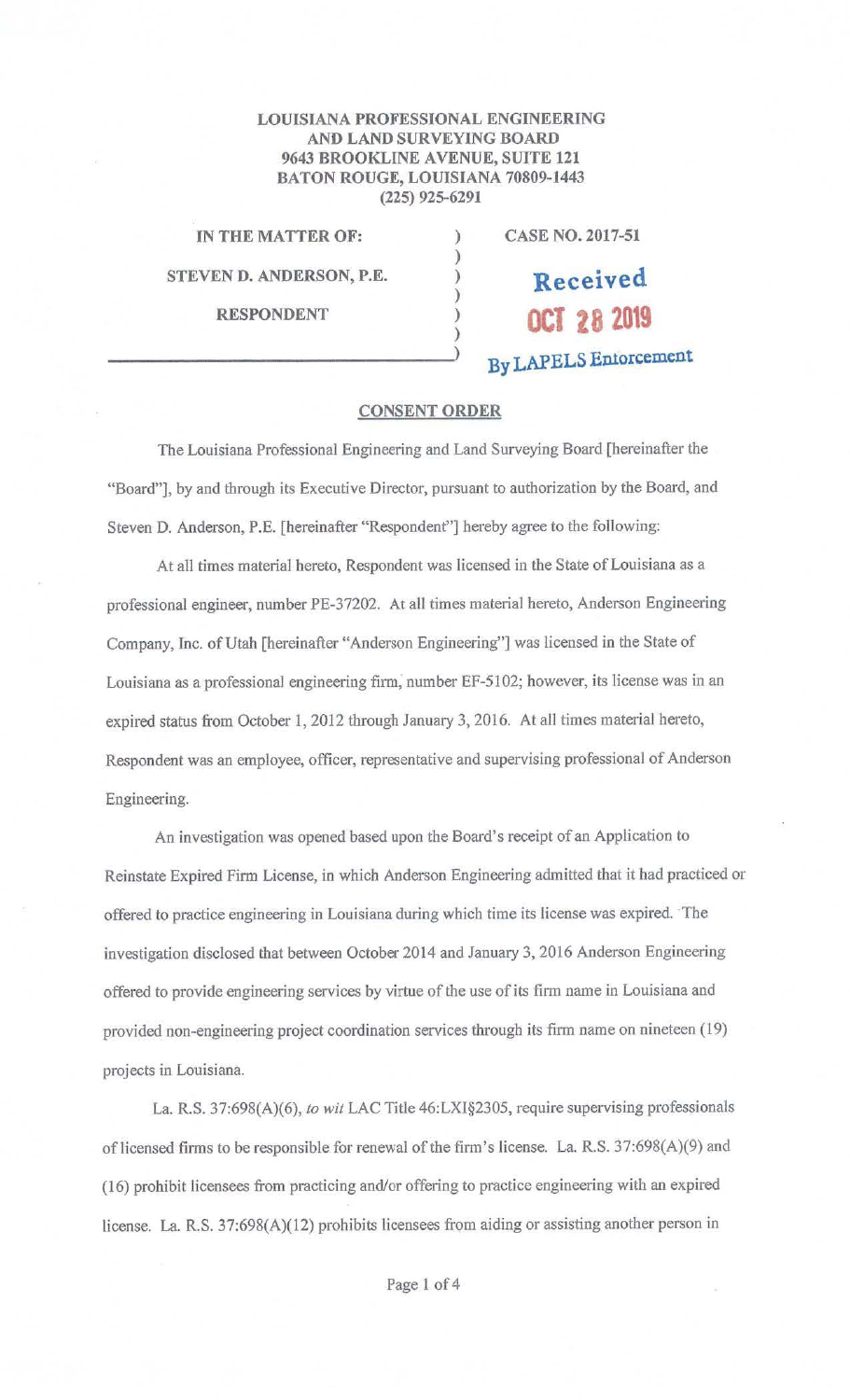violating the laws and/or rules of the Board. La. R.S. 37:698(H) permits the Board to take disciplinary action against persons who violate La. R.S. 37:698(A)(6), *to wit* LAC Title 46:LXI§2305, and La. R.S. 37:698(A)(12), upon a finding of guilt following the preferral of charges, notice and hearing and a majority vote of its entire membership authorized to participate in the proceeding. La. R.S. 37:698(A)(6), (9), (12) and (16), La. R.S. 37:698(H) and LAC Title 46:LXI§2305 were in effect at all times material hereto.

It is undisputed that **(a)** at all times material hereto Respondent was licensed in Louisiana as a professional engineer, **(b)** at all times material hereto Anderson Engineering was licensed in Louisiana as a professional engineering firm, however its license was in an expired status from October 1, 2012 through January 3, 2016, (c) at all times material hereto Respondent was an employee, officer, representative and supervising professional of Anderson Engineering, (d) between October 2014 and.January 3, 2016 Anderson Engineering admittedly offered to practice engineering in Louisiana by virtue of the use of its firm name and (e) Respondent aided or assisted Anderson Engineering in violating the laws and/or rules of the Board.

By letter dated August 21, 2019, the Board gave notice to Respondent that it was considering the preferral of charges against Respondent on the grounds that Respondent may have violated (a) La. R.S. 37:698(A)(6), *to wit* LAC Title 46:LXI§2305, relative to supervising professionals of licensed firms being responsible for renewal of the firm's license, and (b) La. R.S. 37:698(A)(12), relative to aiding or assisting another person in violating the laws and/or rules of the Board.

Wishing to dispense with the need for further disciplinary action and to conclude the instant proceeding without further delay and expense, for the purpose of this proceeding only, Respondent and the Board do hereby enter into this Consent Order, in which Respondent of his own free will consents to the issuance of a Consent Order by the Board, wherein Respondent agrees to **(a)** pay a fine of Five Hundred and No/100 (\$500.00) Dollars, **(b)** pay administrative costs of Five Hundred Thirty-One and41/100 (\$531.41, **(c)** successfully complete the Board's online Louisiana Laws and Rules Quiz, **(d)** successfully complete the Board's online Louisiana Professionalism and Ethics Quiz, and **(e)** the publication of this Consent Order on the Board's website and a summary of this matter in the Board's official journal, the *Louisiana Engineer and*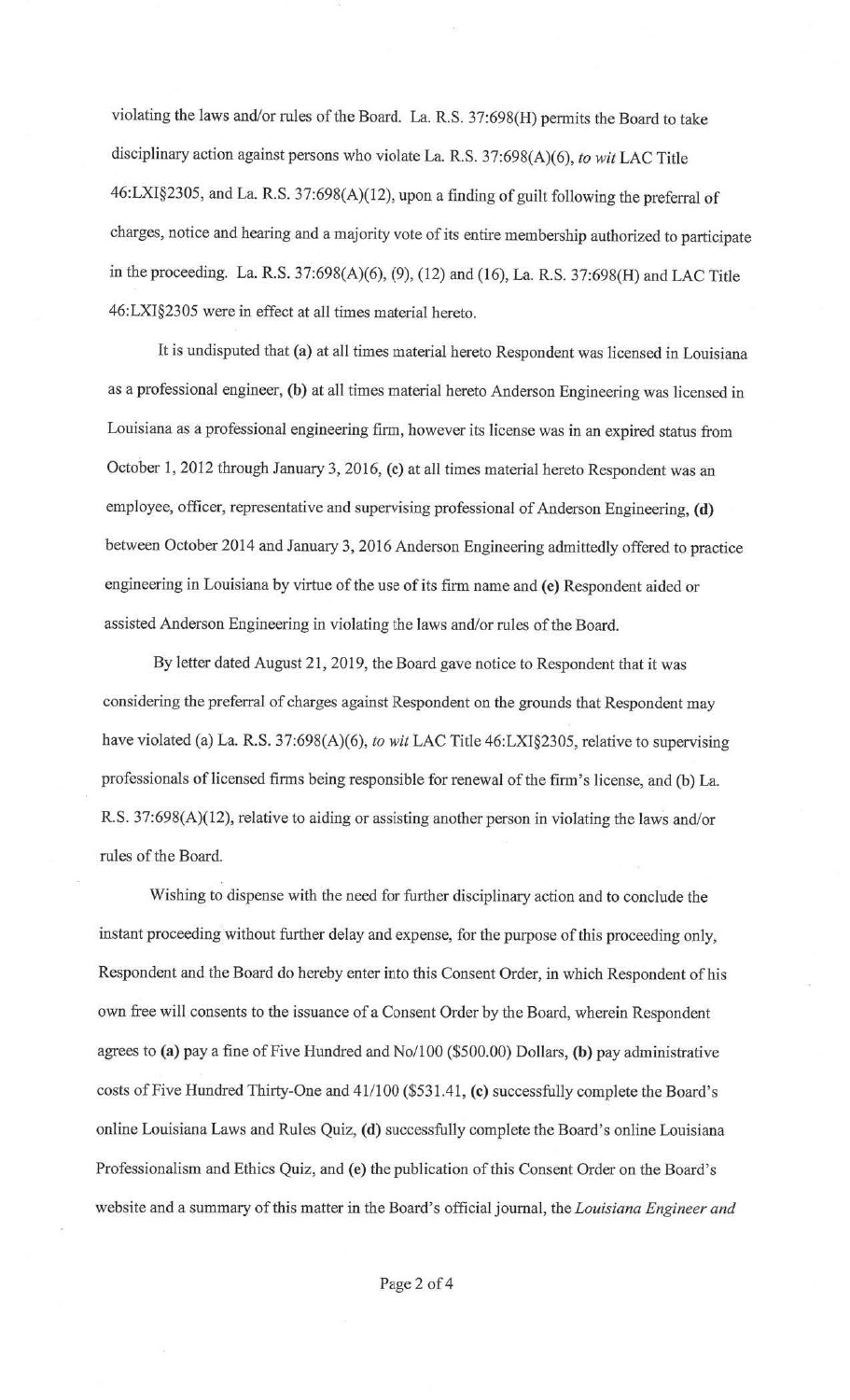*Surveyor Journal,* and the reporting of this matter to the National Council of Examiners for Engineering and Surveying (NCEES), identifying Respondent by name.

Respondent admits that his conduct as set forth above constitutes inadvertent violations of the above referenced laws and/or rules as stated herein. Respondent acknowledges awareness of said laws and/or rules and states that he will comply with all applicable laws and rules henceforth. Respondent has been advised of his right to an informal conference, to be represented by counsel before the Board and/or to appear at any hearing personally or by counsel and present witnesses and evidence in his own behalf, he hereby waives this right and his right to appeal, and he states affirmatively that he has been afforded all administrative remedies due him under the law. Respondent further acknowledges awareness of the fact that the signed original of this Consent Order will remain in the custody of the Board as a public record and will be made available for public inspection and copying upon request.

Therefore, in consideration of the foregoing and by signing this Consent Order, Respondent does hereby waive his right to an informal conference, to a hearing before the Board, to the presenting of evidence and witnesses on his behalf, to Findings of Fact and Conclusions of Law in this case, and to judicial review of this Consent Order.

Respondent hereby represents that **(a)** he fully understands the meaning and intent of this Consent Order, including but not limited to its final and binding effect, **(b)** he has voluntarily entered into this Consent Order and that no other promise or agreement of any kind has been made to or with it by any person whatsoever to cause the execution of this instrument and (c) the sanctions set forth in this Consent Order do not prevent the Board from taking further disciplinary or enforcement action against Respondent on matters not specifically addressed in this Consent Order.

WHEREFORE, the Louisiana Professional Engineering and Land Surveying Board and Respondent agree that:

1. Respondent shall pay a fine of Five Hundred and No/100 (\$500.00) Dollars, which shall be tendered to the Board by certified check payable to the Board, due upon the signing of this Consent Order; and